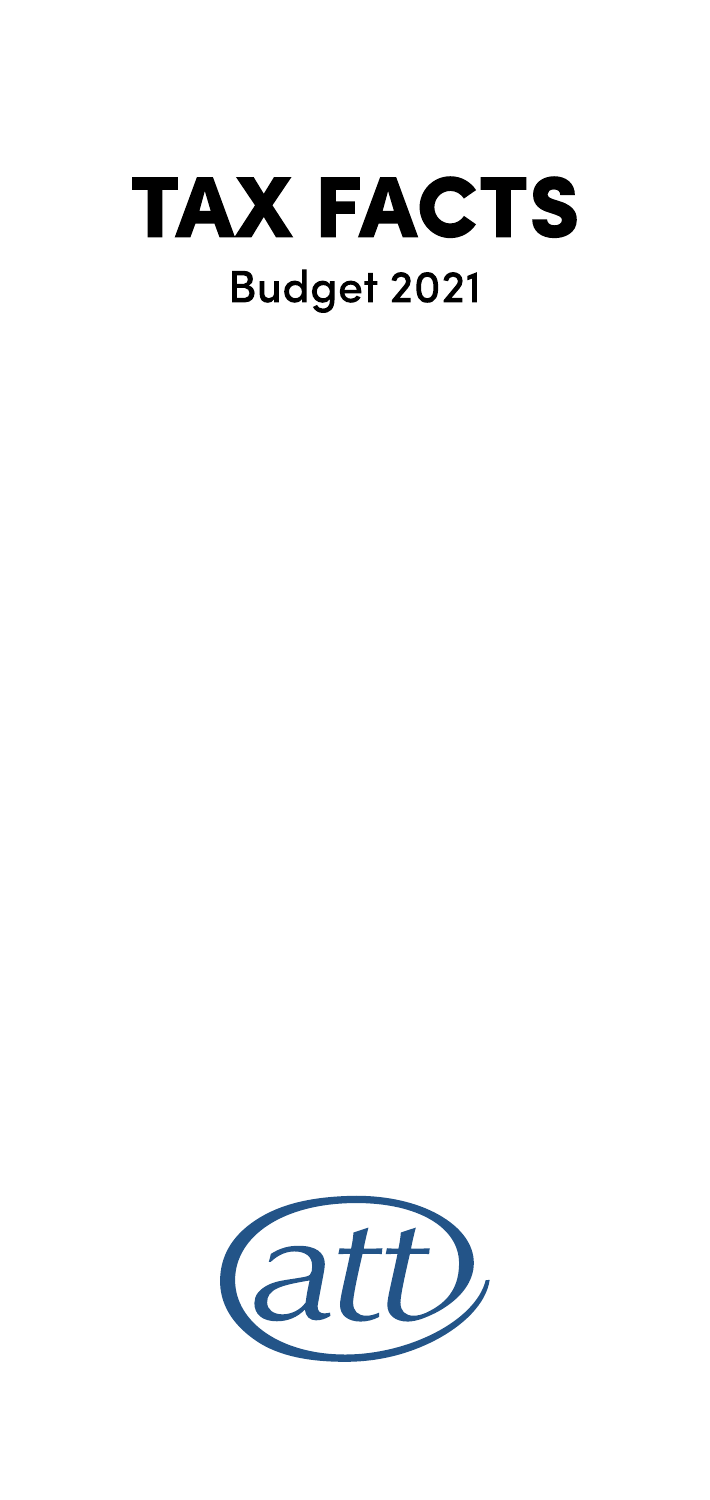### Income Tax Allowances

|                                              | 2021/22 | 2020/21 |
|----------------------------------------------|---------|---------|
|                                              | £       | £       |
| Personal allowance                           | 12,570  | 12.500  |
| Income limit                                 | 100,000 | 100,000 |
| Transferable marriage allowance <sup>1</sup> | 1.260   | 1.250   |
| Married couple's allowance <sup>1</sup>      |         |         |
| (relief at 10%)                              |         |         |
| Either partner born before 6.4.1935          | 9.125   | 9.075   |
| Income limit                                 | 30.400  | 30.200  |
| Minimum where income exceeds limit           | 3,530   | 3.510   |
| Blind person's allowance                     | 2.520   | 2,500   |
| Dividend allowance                           | 2.000   | 2.000   |
| Personal savings allowance                   |         |         |
| Basic rate taxpayers                         | 1.000   | 1.000   |
| Higher rate taxpayers                        | 500     | 500     |

### Income Tax Rates

| Taxable income £ |                  | Rate % | Dividend rate % |
|------------------|------------------|--------|-----------------|
| 2021/22          | 2020/21          |        |                 |
| $0 - 37.700$     | $0 - 37.500$     | 20     | 7.5             |
| 37.701 - 150.000 | 37.501 - 150.000 | 40     | 32.5            |
| Over 150,000     | Over 150,000     | 45     | 38.1            |

Scottish taxpayers (non-savings, non-dividend income only)  $T$ axable income  $f$   $R$ ate %

| 2021/22            | 2020/21            |    |
|--------------------|--------------------|----|
| $0 - 2.097$        | $0 - 2.085$        | 19 |
| $2.098 - 12.726$   | $2.086 - 12.658$   | 20 |
| 12,727 - 31,092    | 12.659 - 30.930    | 21 |
| $31.093 - 150.000$ | $30.931 - 150.000$ | 41 |
| Over 150,000       | Over 150,000       | 46 |

Welsh taxpayers. For 2021/22 and 2020/21, the Welsh rates and bands are the same as for the rest of the UK (except Scotland).

A 0% starting rate for savings income only applies to the extent that such income falls within the first £5,000 of taxable income. If taxable non-savings income exceeds the limit, the starting rate does not apply. A 0% rate applies to savings income falling within the personal savings allowance. Income taxable at the starting rate for savings does not fall within the personal savings allowance. A 0% rate applies to dividend income within the dividend allowance.

The trust rate of income tax is 45%. The dividend trust rate is 38.1%.

<sup>1</sup> Available for civil partners.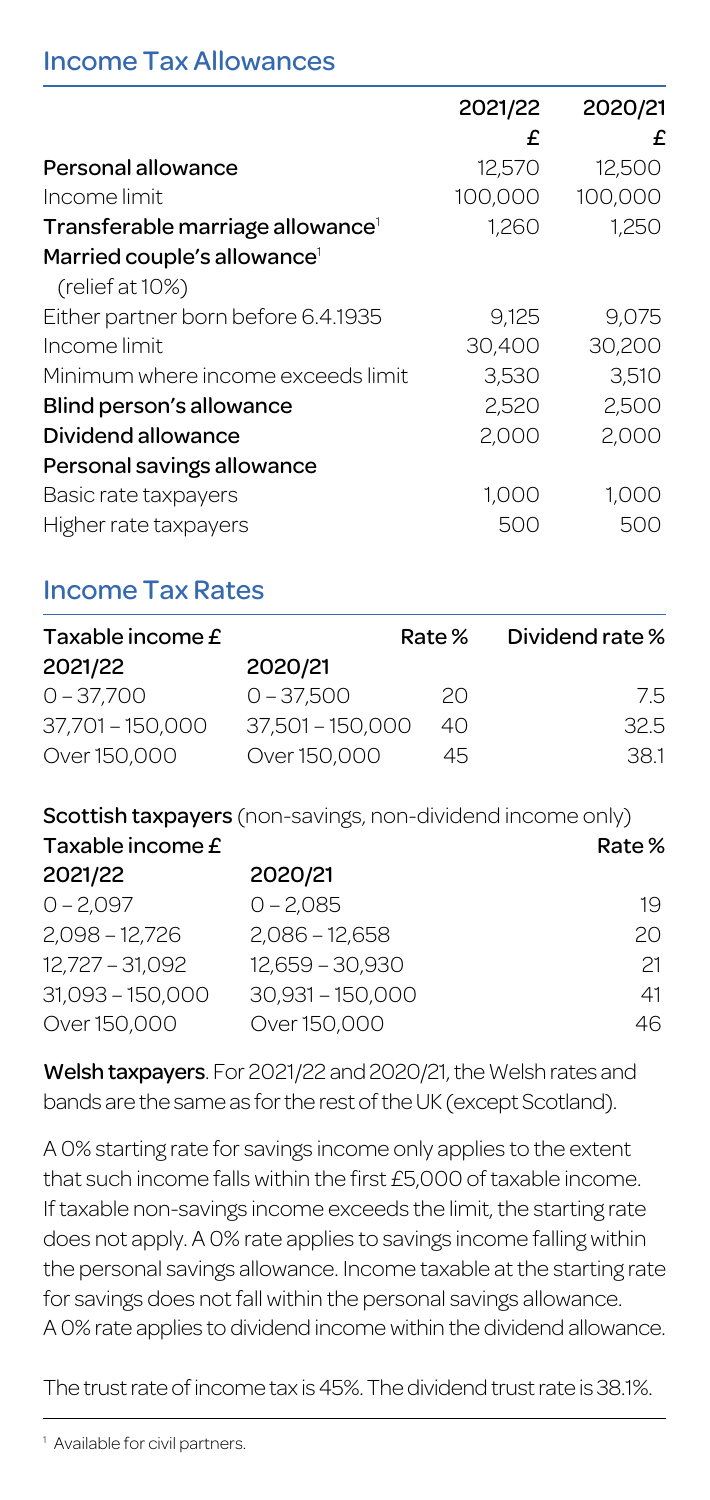### National Insurance Contributions

#### 2021/22

| Class 1 (Earnings related) |       |
|----------------------------|-------|
| Employees                  |       |
| Weekly earnings            |       |
| First £184                 | Nil   |
| £184.01 - £967             | 12%   |
| Over £967                  | 2%    |
| Employers                  |       |
| Weekly earnings            |       |
| First f170                 | Nil   |
| Over £170                  | 13.8% |

Employees' rates are reduced to 5.85% for married women with valid certificates of election but the 2% rate above £967 still applies. Rates are nil for employees over state pensionable age. Normal employers' contributions are still payable. Employers' rates for employees under 21 and apprentices under 25 are nil on earnings up to £967 per week.

#### Employment allowance

(per employer) – £4,000 a year. Available only where the employer's NIC liability for the previous tax year was less than £100,000.

#### Class 1A and Class 1B – 13.8%

Class 2 (Self-employed) – Flat rate £3.05 a week. Small profits threshold £6,515 a year. **Class 3** (Voluntary contributions) –  $£15.40$  a week. Class 4 (Self-employed) – 9% of profits between £9,568 and £50,270 a year. 2% of profits above £50,270 a year.

### Inheritance Tax

|                                      |      | 2021/22 2020/21   |
|--------------------------------------|------|-------------------|
| Nil-rate band <sup>1</sup>           |      | £325,000 £325,000 |
| Residence nil-rate band <sup>1</sup> |      | £175,000 £175,000 |
| Rate of tax on excess                | 40%2 | 40%2              |
| Chargeable lifetime transfers        | 20%  | 20%               |
|                                      |      |                   |

Annual gifts of up to £3,000 per donor are exempt.

<sup>1</sup> Unused nil-rate band is transferable to spouse or civil partner.

<sup>2</sup> 36% where 10% or more of the net estate is left to charity.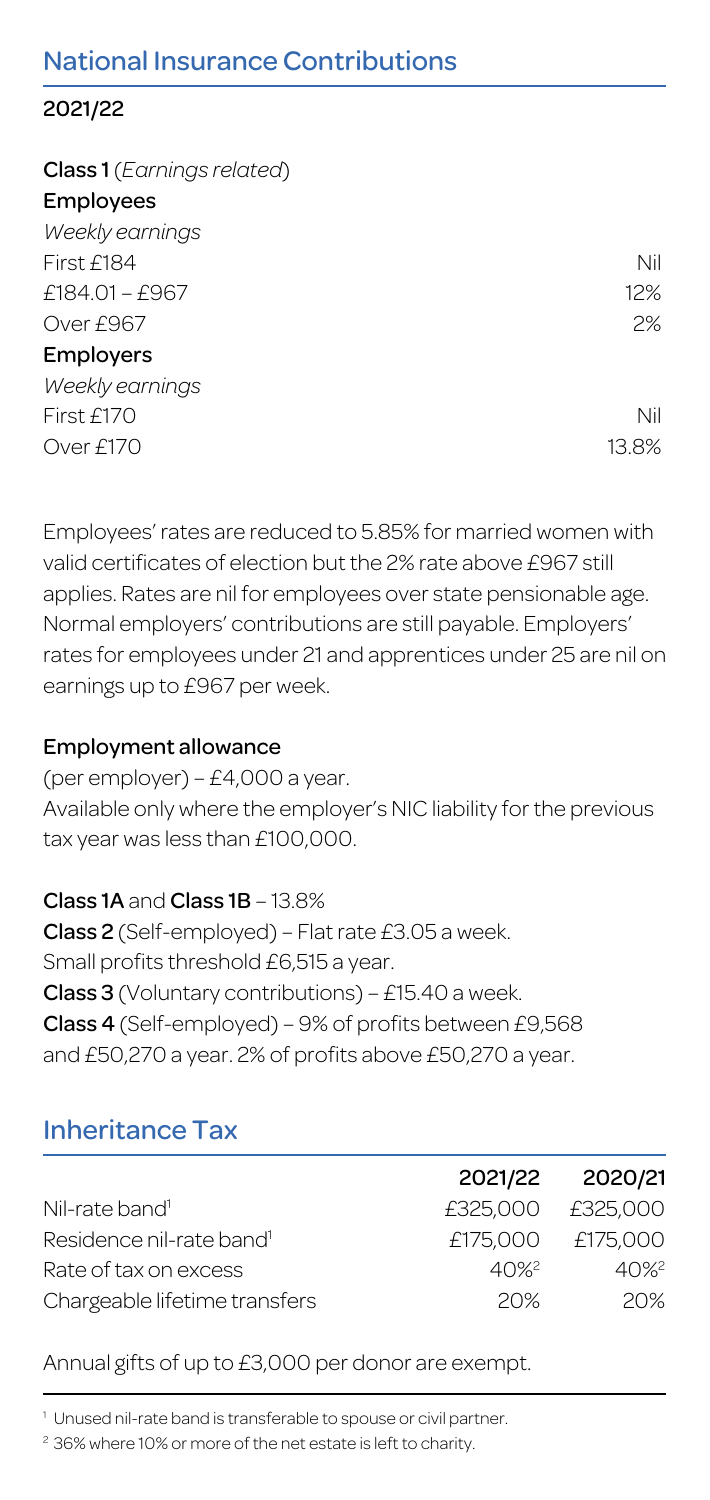# Capital Gains Tax

| Annual exempt amounts 2021/22                           |                                                                    | £          |
|---------------------------------------------------------|--------------------------------------------------------------------|------------|
|                                                         | Individuals, disabled trusts, personal representatives             |            |
| for year of death and two years thereafter              |                                                                    | 12,300     |
| Trusts generally                                        |                                                                    | 6,150      |
| Rates 2021/22                                           |                                                                    |            |
| Individuals: Standard rate                              |                                                                    | 10%        |
| Higher rate                                             |                                                                    | 20%        |
| Trustees and personal representatives                   |                                                                    | 20%        |
|                                                         | Gains on residential property and carried interest                 | 18%/28%    |
|                                                         | Gains to which business asset disposal relief applies <sup>1</sup> | 10%        |
| Gains to which investors' relief applies <sup>2</sup>   |                                                                    | 10%        |
| <b>Corporation Tax</b>                                  |                                                                    |            |
| <b>Financial Year to</b>                                | 31/3/2022                                                          | 31/3/2021  |
| Rate                                                    | 19%                                                                | 19%        |
| <b>Stamp Taxes</b>                                      |                                                                    |            |
| Shares and marketable securities                        |                                                                    | $0.5%^{3}$ |
| Transfers of land and buildings <sup>4</sup>            |                                                                    |            |
| Residential (on band of consideration) <sup>5,6,7</sup> |                                                                    |            |
| £0-£500,000                                             |                                                                    | O%         |
| £500,001 - £925,000                                     |                                                                    | 5%         |
| £925,001 - £1,500,000                                   |                                                                    | 10%        |
| Over £1,500,000                                         |                                                                    | 12%        |
| Non-residential (on band of consideration)              |                                                                    |            |
| £0-£150,000                                             |                                                                    | O%         |
| £150,001 - £250,000                                     |                                                                    | 2%         |
| Over £250.000                                           |                                                                    | 5%         |
|                                                         | Leases (Rent – on band of net present value) $4,6$                 |            |
| Residential                                             | Non-residential                                                    |            |
| £0-£500,000                                             | £0-£150,000                                                        | $O\%$      |
| Over £500,000                                           | £150,001 - £5,000,000                                              | 1%         |
| N/A                                                     | Over £5,000,000                                                    | 2%         |
| $P$ remiums <sup>4</sup>                                |                                                                    |            |

Duty on premiums is the same as for transfers of land.

#### Freeport tax sites

Qualifying purchases receive full SDLT relief.

<sup>1</sup> Subject to lifetime limit on gains of £1 million.

<sup>2</sup> Subject to lifetime limit on gains of £10 million.

3 Rounded up to the nearest multiple of £5. Transactions of £1,000 or less exempt.

4 Transfers of land and leases in Scotland are chargeable to land and buildings

transaction tax, and in Wales to land transaction tax. Different rates of tax may apply.

5 Where the consideration exceeds £500,000 and the purchase is by – or by a partnership including – a company or collective investment scheme enveloping the property, the rate is 15% of the total consideration.

 $6$  The 0% band for residential properties will be reduced to £250,000 for transactions on or after 1.7.21 and to £125,000 for transactions on or after 1.10.21. A 2% rate for transfers (but not leases) will apply on the band of consideration from £125,000 to £250,000 from 1.10.21. Relief for certain first-time buyers will apply from 1.7.21. 7 Rates are increased by 3 percentage points for certain purchases, including purchases of additional residential properties by individuals. Transactions under £40,000 are

excluded. Rates are increased by 2 percentage points for purchases by non-UK residents.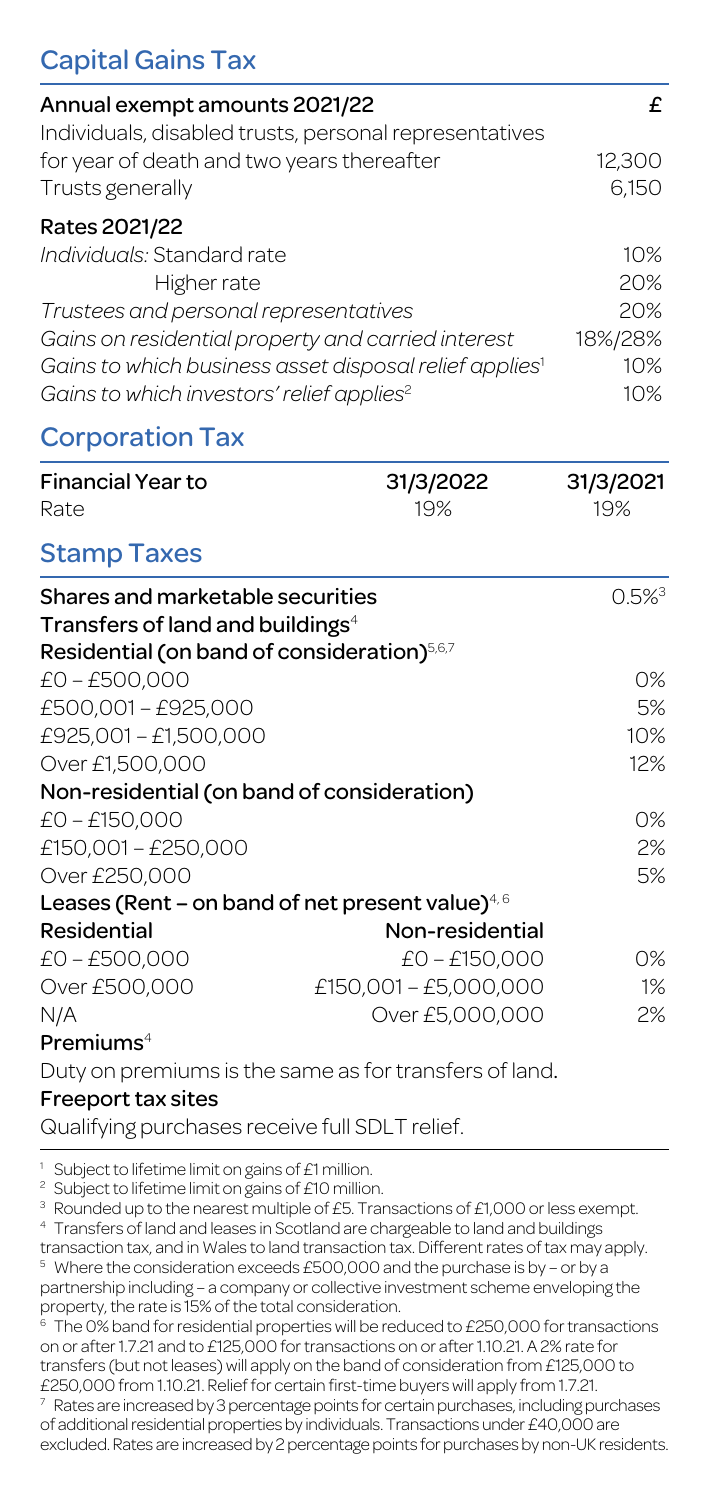### Car Benefit

| CO <sub>2</sub><br>emissions<br>g/km | Electric<br>range<br>(miles) | % of<br>list price | CO <sub>2</sub><br>emissions<br>g/km | % of<br>list price |
|--------------------------------------|------------------------------|--------------------|--------------------------------------|--------------------|
| 0                                    | N/A                          |                    | $100 - 104$                          | 24                 |
| $1 - 50$                             | >130                         |                    | 105-109                              | 25                 |
| $1 - 50$                             | 70-129                       | 4                  | 110-114                              | 26                 |
| $1 - 50$                             | 40-69                        | 7                  | 115-119                              | 27                 |
| $1 - 50$                             | 30-39                        | 11                 | 120-124                              | 28                 |
| $1 - 50$                             | $30$                         | 13                 | 125-129                              | 29                 |
| $51 - 54$                            |                              | 14                 | 130-134                              | 30                 |
| $55 - 59$                            |                              | 15                 | 135-139                              | 31                 |
| 60-64                                |                              | 16                 | 140-144                              | 32                 |
| 65-69                                |                              | 17                 | 145-149                              | 33                 |
| $70 - 74$                            |                              | 18                 | 150-154                              | 34                 |
| $75 - 79$                            |                              | 19                 | 155-159                              | 35                 |
| 80-84                                |                              | 20                 |                                      |                    |
| $85 - 89$                            |                              | 21                 | 160-164                              | 36                 |
| $90 - 94$                            |                              | 22                 | 165 or more                          | 37                 |
| $95 - 99$                            |                              | 23                 |                                      |                    |

#### 2021/22 – cars first registered after 5 April 2020

Except for zero-emissions cars, rates are 1% higher (up to max 37%) for cars first registered before 6 April 2020. 4% supplement (up to max 37%) applies to diesel cars which do not meet the RDE2 standard.

### Car Fuel Benefit

For 2021/22, car fuel benefit is calculated by applying the above car benefit percentage to a figure of £24,600.

# Tax-Free Mileage Allowances

| 2021/22         |
|-----------------|
| 45 <sub>p</sub> |
| 25p             |
| 50              |
| 24 <sub>D</sub> |
| 20 <sub>D</sub> |
|                 |

#### Advisory fuel rates for company car from 1 March 2021

| Cylinder capacity                                                 | Petrol          | Diesel          | I PG |
|-------------------------------------------------------------------|-----------------|-----------------|------|
| $0-1.400$ cc                                                      | 10 <sub>D</sub> |                 | 7p   |
| $0 - 1.600$ cc                                                    |                 | 9p              |      |
| 1,401 cc - 2,000 cc                                               | 12p             |                 | 8p   |
| 1,601 cc - 2,000 cc                                               |                 | 11 <sub>D</sub> | $=$  |
| Over 2,000 cc                                                     | 18 <sub>D</sub> | 12p             | 12p  |
| A duicon (Eloctricity Dota for fully oloctric coro in 4p por milo |                 |                 |      |

Advisory Electricity Rate for fully electric cars is 4p per mile.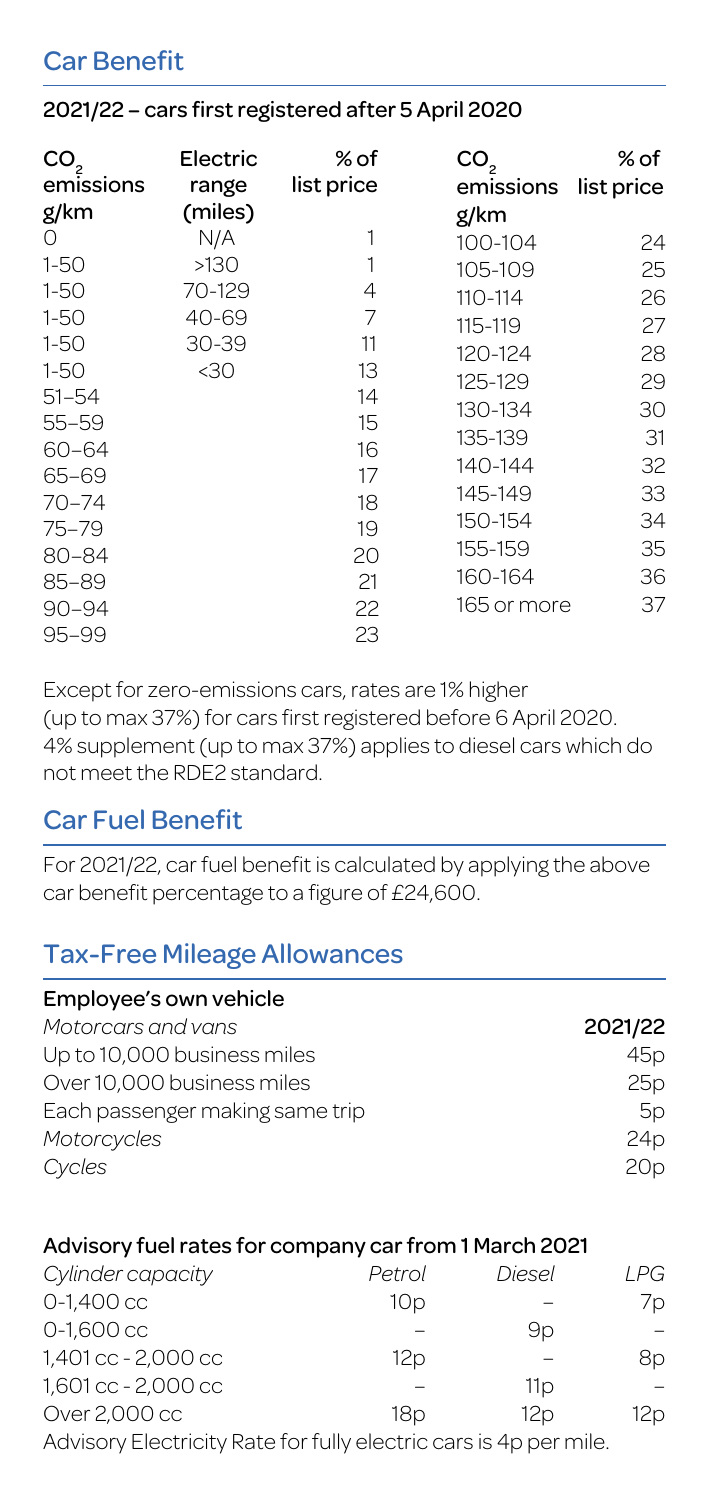# Fixed Rate Deductions: Unincorporated Businesses

| Vehicle expenditure<br>Motorcars and goods vehicles<br>Up to 10,000 business miles<br>Over 10,000 business miles<br>Motorcycles | Amount per mile<br>45 <sub>p</sub><br>25p<br>24 <sub>D</sub> |
|---------------------------------------------------------------------------------------------------------------------------------|--------------------------------------------------------------|
| Business use of home<br>Hours worked per month<br>25 or more<br>51 or more<br>101 or more                                       | Amount per month<br>£10<br>f18<br>f26                        |
| Private use of business premises<br>Number of occupants                                                                         | Disallowable<br>amount per month<br>f350                     |

2  $\epsilon$  500  $3 \text{ or more}$   $650$ 

# Individual Savings Accounts

| Limits                        | 2021/22 | 2020/21 |
|-------------------------------|---------|---------|
| Annual limit                  | £20.000 | £20.000 |
| Junior ISA annual limit       | £9.000  | £9.000  |
| Lifetime ISA annual limit     | £4.000  | £4.000  |
| Help to Buy ISA monthly limit | f200    | £200    |

### Investment Reliefs

|                                           | Investment limit | Income tax<br>relief rate |
|-------------------------------------------|------------------|---------------------------|
| Enterprise investment scheme <sup>1</sup> | £1,000,000       | 30%                       |
| Venture capital trusts                    | £200.000         | 30%                       |
| Seed enterprise investment scheme         | £100.000         | 50%                       |
| Social investment relief                  | £1,000,000       | 30%                       |

# Value Added Tax

| Standard rate                           | 20%           |
|-----------------------------------------|---------------|
| Reduced rate <sup>2</sup>               | 5%            |
| Registration threshold                  | £85,000 pa    |
| Deregistration limit                    | £83,000 pa    |
| Annual accounting scheme turnover limit | £1,350,000 pa |
| Cash accounting scheme turnover limit   | £1,350,000 pa |
| Flat rate scheme turnover limit         | £150.000 pa   |

<sup>1</sup> Investment limit is £2,000,000 if any amount over £1,000,000 is invested in knowledge-intensive companies.

<sup>2</sup> The temporary reduced rate for hospitality, holiday accommodation and attractions of 5% is extended until 30 September 2021. A new rate of 12.5% will then be introduced to end on 31 March 2022.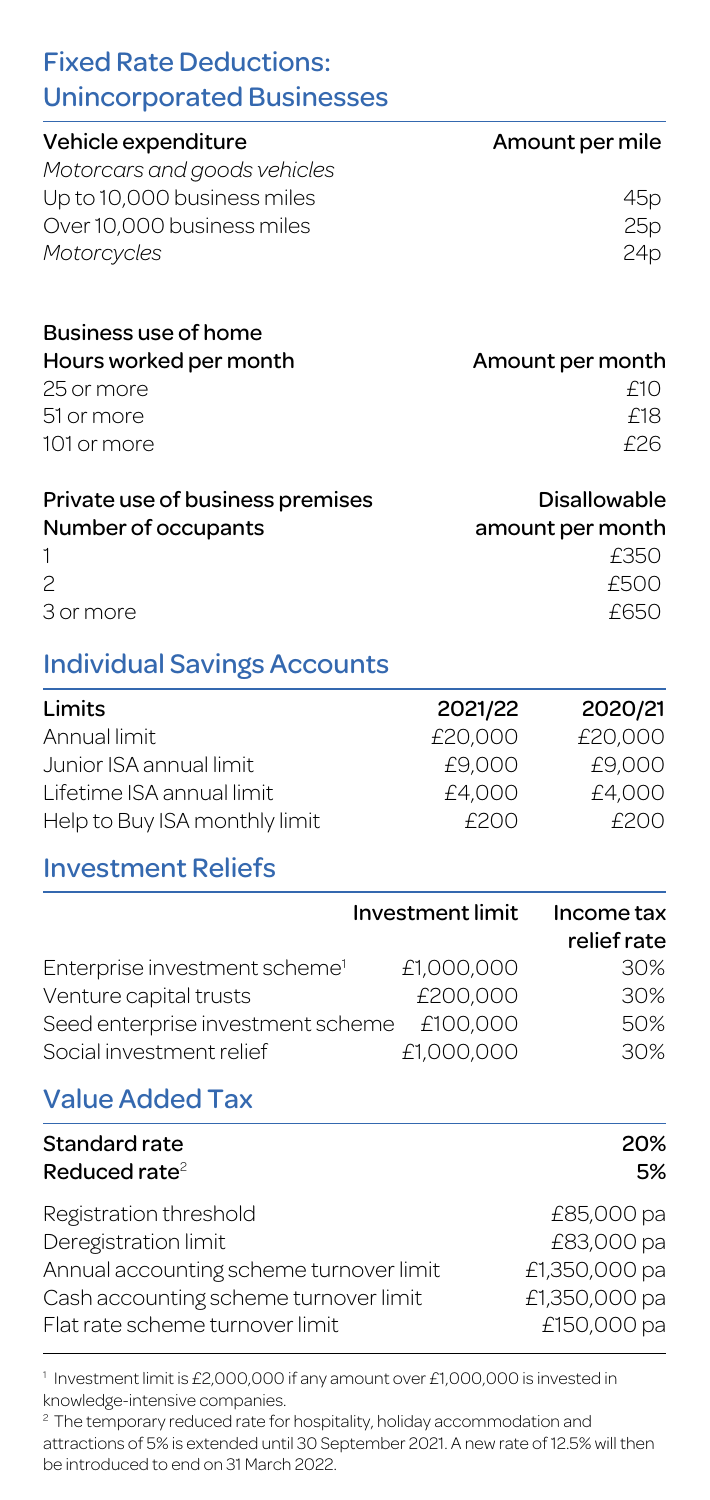# Capital Allowances

| Dredging                                                                                                                                   | Rate%             |
|--------------------------------------------------------------------------------------------------------------------------------------------|-------------------|
| (straight-line basis)<br>Writing-down allowance                                                                                            | 4                 |
| Know-how<br>(reducing balance basis)<br>Writing-down allowance                                                                             | 25                |
| Mineral extraction<br>(reducing balance basis)<br>Writing-down allowances<br>General<br>Acquisition of mineral asset                       | 25<br>10          |
| Patent rights<br>(reducing balance basis)<br>Writing-down allowance                                                                        | 25                |
| Plant and machinery<br>(reducing balance basis)<br>Annual investment allowance - max £1,000,000 pa<br>(max £200,000 pa from 1/1/2022)      | 100               |
| First-year allowances<br>New cars with CO <sub>2</sub> emissions 0 g/km<br>New gas refuelling stations<br>New zero-emission goods vehicles | 100<br>100<br>100 |
| New assets for use in designated<br>areas of enterprise zones (companies only)<br>New electric charge-point equipment                      | 100<br>100        |
| Super deduction (companies only)<br>New main rate assets<br>New special rate assets                                                        | 130<br>50         |
| New assets for use in freeport<br>tax sites (companies only)                                                                               | 100               |
| Writing-down allowances<br>General<br>Cars (other than low-emission cars)<br>Special rate expenditure                                      | 18<br>6           |
| (including integral features and thermal insulation)<br>Long-life assets                                                                   | 6<br>6            |
| Research and development<br>Allowance                                                                                                      | 100               |
| <b>Structures and buildings</b><br>(straight-line basis)<br>Writing-down allowance                                                         |                   |
| General<br>Freeport tax sites                                                                                                              | З<br>10           |